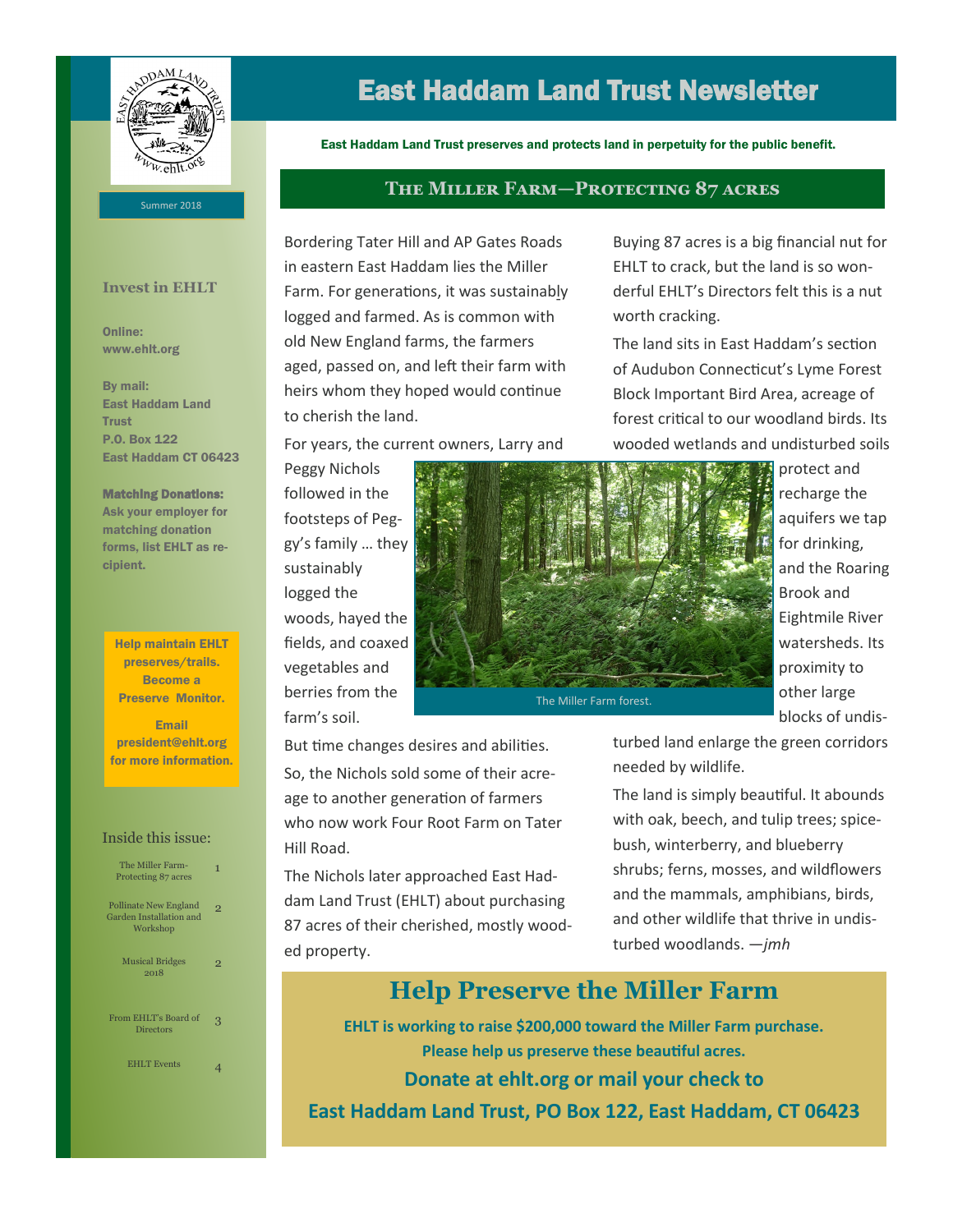

East Haddam Land Trust Board of Directors—2018 Rob Smith, President

Barbara Pokorny, Vice-President

Doreen Jezek, **Treasurer** 

Joene Hendry, **Secretary** 

Mary Colpoys, **Director** 

Andrew Compagno **Director** 

Noel Cherubino, **Director** 

Don Donner, **Director** 

Marilyn Gleeson, **Director** 

Pete Govert, **Director** 

Matt Montano, Director,

Roger Nemergut, **Director** 

Visit About EHLT at www.ehlt.org to read Directors' profiles

### **Pollinate New England at Golet Farm Preserve**

Pollinators—bees, moths, butterflies, birds— fertilize our food crops, are declining, and need our help. There-

fore, New England Wild Flower Society (NEWFS) launched Pollinate New England, a program to highlight pollinator decline and encourage native plants in home landscapes. EHLT is a partner; our Golet Farm Preserve will have one of two Pollinate New England gardens in Connecticut and one of twelve in New England.

Given the choice, polli-

nators spend more time at the native plants they evolved with than with similar non-native plants. Encouraging native plants already growing and adding a few more regionally native plants to your home landscape can give pollinator populations a boost.

You don't need a green thumb to make a difference. Other actions in your home landscape can also help pollinators better survive.

Learn how.

**July 25, 1-4 pm Garden Installation** at Golet Farm Preserve. Be one of 15 participants to help plant plugs (seedlings) grown from native seeds and learn how and where to plant pollinator-attracting natives. Register (required) via ehlt.org.

**July 25, 6-8:30 pm Pollinator Workshop** at Grange Hall, a free work-

shop about pollinators, how to help their declining populations, and the regionally native plants they love. Register (required) via ehlt.org.

**Through August 3**, **Gardening with Pollinators**, NEWFS's free, online, self -guided course. Register via ehlt.org. –*jmh*



EHLT's Musical Bridges Concert Photo Credit: Ralph Chappell

### **Musical Bridges 2018**

**Monday evening, August 20**

Listen to talented local musicians. Picnic on the Goodspeed lawn. Celebrate summer along the CT River. Support your land trust's mission.

Updates at ehlt.org and on Facebook.



Hummingbird moth on Monarda Credit: NEWFS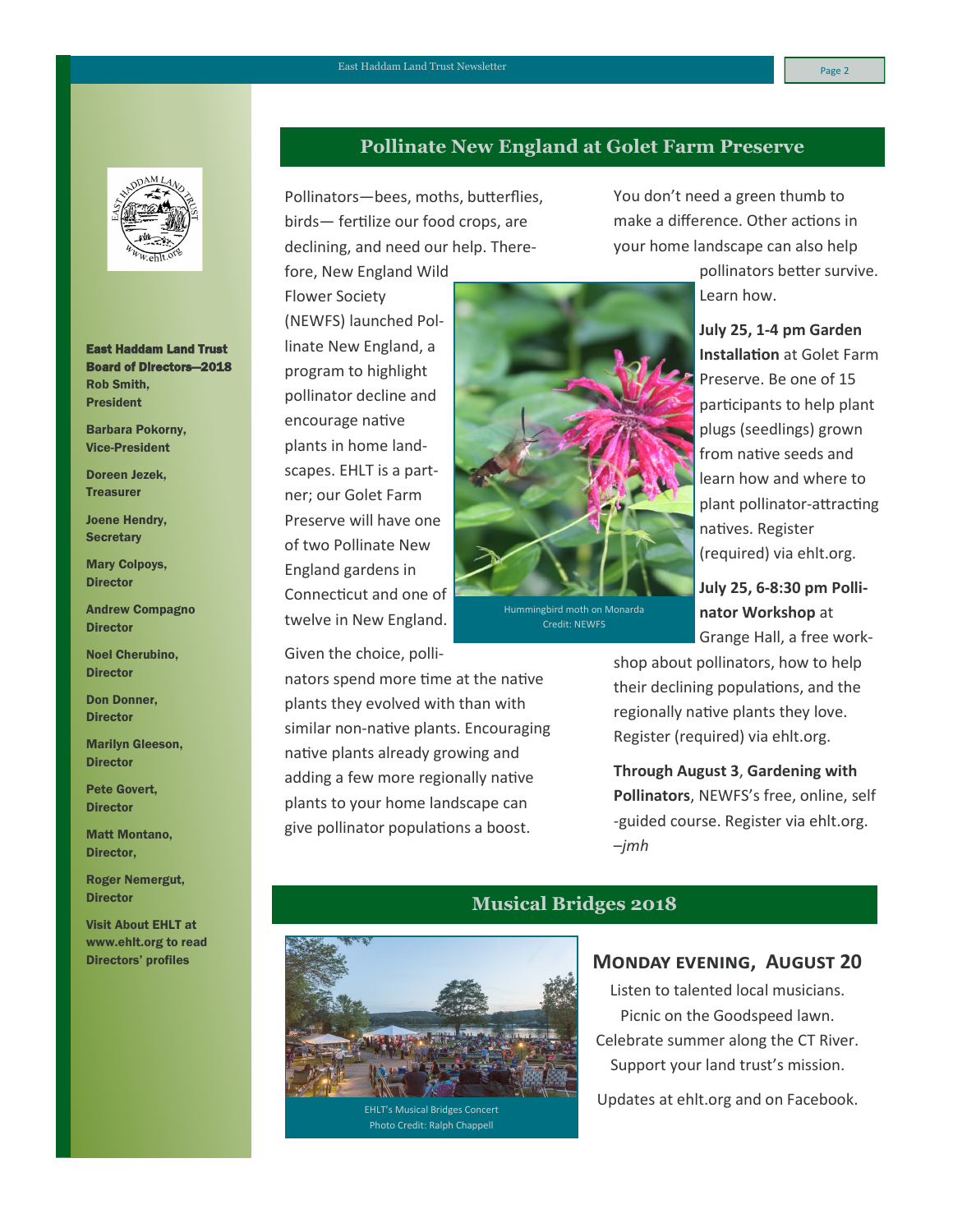## **From EHLT's Board of Directors**

The 2017 Operating Results reflects our members' generosity and the extra value brought to EHLT through corporate matching grant programs of members' employers. In 2017, membership dues and corporate matching grants

totaled \$43,920.98—generosity that makes our mission of preserving and protecting land possible.

**Land Acquisition** remains our highest expense, as it should. Receipt of the Bloch property State grant of \$49,500 offset our 2016 land expenditures. In 2107 we purchased the PeGus's Path Preserve and an option to purchase the Miller Farm.

**Stewardship** costs were low thanks to our hard-working Stewardship volunteers.

**Membership and Outreach** costs include our public programs, printing/mailing newsletters, maps, and donation mailings.

**Administrative** expenses rose in 2017 partially due to our old website/membership database program. We have since cut this cost with new website and database programs. Our work toward accreditation also added costs, but this work will be complete in 2019 and is making EHLT a stronger organization.

EHLT's Board remains committed to spending the bulk of EHLT's

| funds to preserve land and to making your land trust more effective and sustainable. Your continued willingness to    |
|-----------------------------------------------------------------------------------------------------------------------|
| invest in EHLT is critical as we work to preserve the 87-acre Miller Farm (see page 1) and other natural areas in our |
| town. <b>Thank you!</b> - <i>daj, jmh</i>                                                                             |

| <b>East Haddam Land Trust 2017 Operating Results</b>  |              |  |
|-------------------------------------------------------|--------------|--|
| <b>Income</b>                                         |              |  |
| Dues                                                  | \$19,572.98  |  |
| (membership, memorials, misc.)                        |              |  |
| Donations                                             | \$99,765.20  |  |
| (state grant \$49,500, corporate match \$24,348, gen- |              |  |
| eral and restricted to land acquisition, scholarship, |              |  |
| stewardship)                                          |              |  |
| Miscellaneous                                         | \$5,660.33   |  |
| (gear, program grant, investment)                     |              |  |
| Calendar                                              | \$6,658.57   |  |
| (donations, sponsorships)                             |              |  |
| <b>Total Income</b>                                   | \$131,657.08 |  |
| <b>Expenses</b>                                       |              |  |
| Land Acquisition                                      | \$40,110.21  |  |
| (appraisals, legal, surveys, purchases)               |              |  |
| Stewardship                                           | \$2,503.14   |  |
| (signs, fencing, maintenance)                         |              |  |
|                                                       |              |  |
| Membership and Outreach                               | \$10,662.73  |  |
| (printing, mailing, programs, gear)                   |              |  |
| Administrative                                        | \$14,294.59  |  |
| (insurance, acctounting, education, dues, website)    |              |  |
| Calendar                                              | \$5,646.84   |  |
| (printing, mailing, contest prizes, layout)           |              |  |
| <b>Total Expenses</b>                                 | \$73,217.51  |  |
|                                                       |              |  |
| <b>Operating Surplus (Deficit)</b>                    | \$58,439.57  |  |